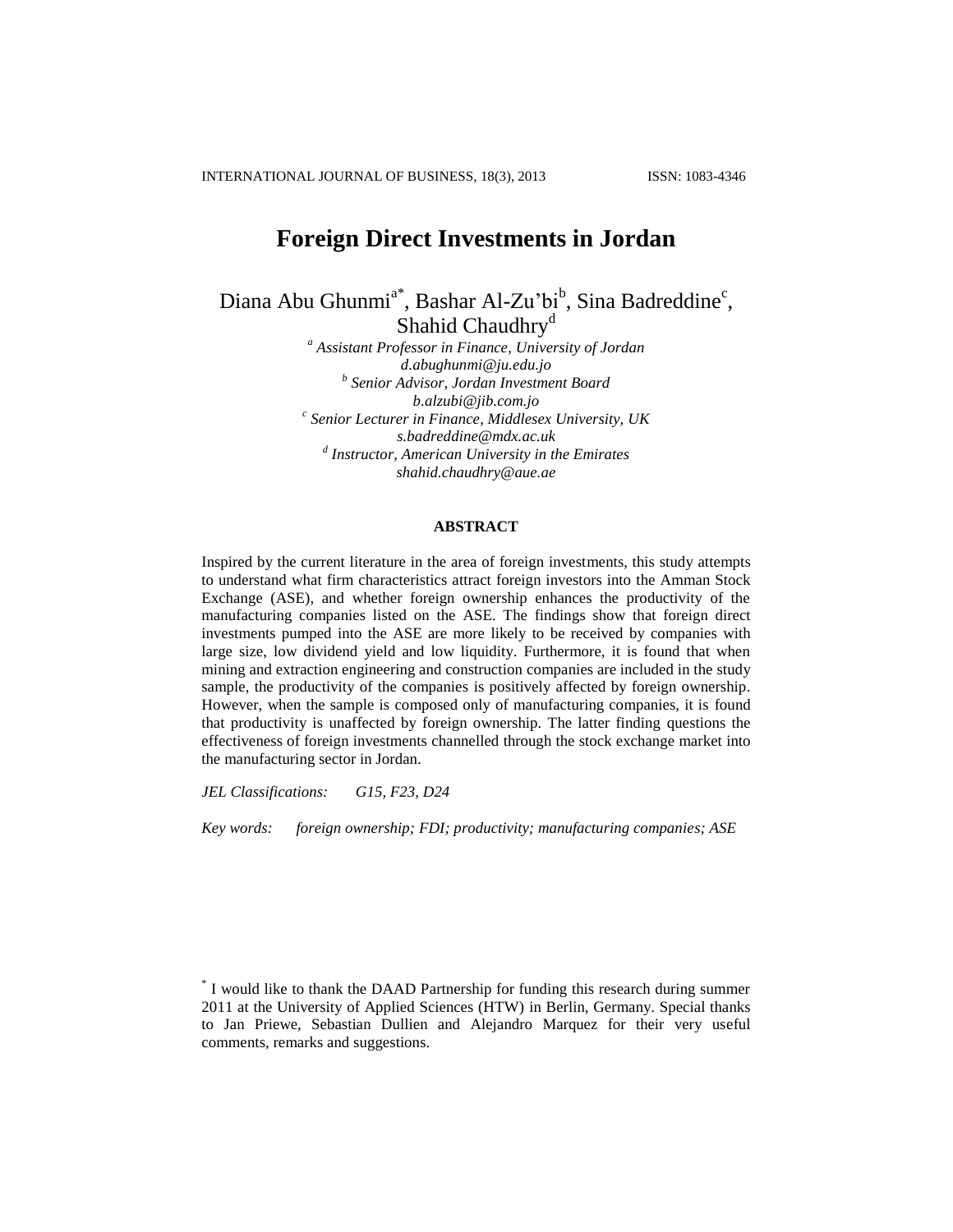#### **I. INTRODUCTION**

Foreign direct investment (FDI) is essential for economic growth (Laureti and Postiglione, 2005) and, in particular, foreign capital inflows are vital for the economic development of developing countries (Aggarwal et al., 2005). Foreign equity investment is important for such countries as it enhances the liquidity of the markets and makes firms more globally competitive (Aggarwal et al., 2005) by lowering cost of capital (Bekaert and Harvey, 1997; Aggarwal et al., 2005). Lower cost of capital results in long-term investments by foreign companies, which in turn increases economic growth (Bekaert and Harvey, 1997). Therefore, economic development is driven by equity market development where the latter is enhanced by foreign equity investments (Errunza (2001) cited by Thapa and Poshakwale (2011)). Notwithstanding the above arguments in support of a favourable impact of foreign capital on the economy, Aitken and Harrison (1999) reported that although foreign ownership positively affects Venezuelan manufacturing companies' productivity, especially small companies, it negatively affects domestic companies. In another study, it was found that FDI to the manufacturing sector positively affects the economic growth while there is a negative (no-clear) effect on the primary (service) sector (Alfaro, 2003). Some reveal that for a country to achieve economic growth induced by foreign inflows, its financial system has to attain a certain level of development (Durham, 2004; Azman-Saini et al., 2010; Bekaert and Harvey, 1997; Alfaro et al., 2004<sup>1</sup>; Lee and Chang, 2009). Furthermore, equity portfolio inflow is attracted by highly developed credit markets while FDI inflow requires a lesser degree of development (Sakuragawa and Watanabe, 2010)<sup>2</sup>. Interestingly, Sakuragawa and Watanabe found that liberalizing the financial markets in the emerging countries brings in FDI, while it reduces equity portfolio investment.

On the driving forces of foreign inflows into a country, it was found that foreign investors prefer emerging equity markets that better protect shareholders and investors and employ accounting policies that keep them informed (Aggarwal et al., 2005). In addition, foreign equity portfolio is attracted by more developed equity markets characterised by more efficiency, larger size, lower cost and more liquidity (Thapa and Poshakwale, 2011). For firm-level driving forces, foreign investors prefer firms with better disclosure policies (Aggarwal et al., 2005) 3 and firms with larger size, higher turnover rate and lower dividends (Dahlquist and Robertsson, 2001). Dahlquist and Robertsson (2001) argued that turnover rate and dividend policy reflect the importance that foreign investors place on stock liquidity and tax consideration, respectively.

In light of the above and to get more understanding of the driving forces of foreign investments and their impact on companies listed on one of the MENA markets, Amman Stock Exchange, this paper addresses two important issues. First, what firm characteristics attract foreign investors to obtain a controlling share in the ASE? Second, has the productivity of the manufacturing companies listed on the ASE been enhanced by foreign direct investments? This paper contributes to the literature by examining the relationship between foreign investment and firm characteristics in the ASE as an individual market rather than as a part of a larger sample as in other studies. Investigating the case of the ASE will be an interesting topic due to the high importance of this market as it is among the largest Arab markets and also due to its importance in the Jordanian economy evidenced by its 77% market capitalization to GDP ratio (the Office of King Hussein I of Jordan website)<sup>4</sup>. As a second contribution, this paper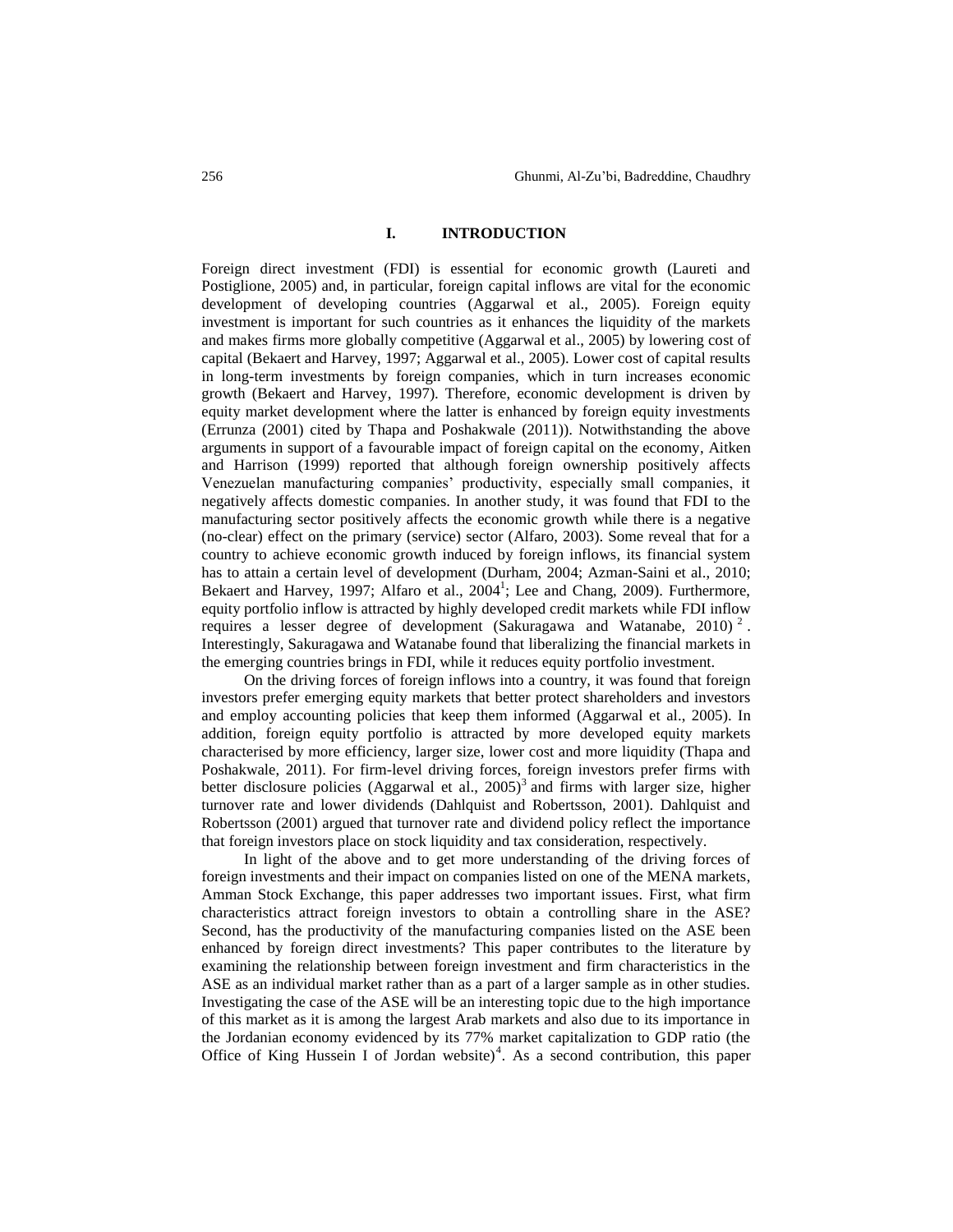investigates the impact of foreign ownership on the productivity of the manufacturing companies listed on the ASE.

The rest of the paper is organised as follows. Section II provides an overview of foreign investment activities in Jordan/ASE. Section III sets out the data and discusses the econometric methodology. The testing and estimation results are presented in Section IV and section V concludes.

## **II. AN OVERVIEW OF FOREIGN INVESTMENTS TO THE AMMAN STOCK EXCHANGE**

Although Jordan started to promote foreign capital inflows in the late nineties (Laureti and Postiglione, 2005), it is among the top-three MENA countries in terms of attracting FDI inflows (Mohamed and Sidiropoulos, 2010), with a stable increasing trend (Khrawish and Siam, 2010). In addition, Arab FDI in Jordan represents a major component of FDI and the average growth in FDI in Jordan is among the highest in the region (Al-Muhtaseb, 2009). Nevertheless there has been variation in these inflows which was attributed basically to the unrest in the region (Al-Abdulrazag and Bataineh, 2007).

Several explanations were provided for the increase in FDI to Jordan, including: Investors' confidence in the economy (Al-Halalmeh and Sayah, 2010); Privatization (Bakir and Alfawwaz, 2009; Mishal and Abulaila, 2007; Al-Qudsi et al., 2007 and 2008; Al-Muhtaseb, 2009; Mansur, 2008), which includes cement, transportation and telecommunication companies (Isik et al., 2005); Qualified Industrial Free Zone (Bakir and Alfawwaz, 2009; Al-Muhtaseb, 2009); Iraqi capital flows in years 2003 and 2004 (Mishal and Abulaila, 2007); Jordan Investment Promotion Law (Khrawish and Siam, 2010; Al-Qudsi et al., 2007 and 2008; Al-Muhtaseb, 2009; Al-Nuemat, 2009); Regional events (Mansur, 2008), ASE's ability; unrest and regional economic growth (Al-Qudsi et al., 2007 and 2008); Jordan economic policies (Al-Abdulrazag and Bataineh, 2007) and attractive investment climate (Al-Muhtaseb, 2009).

However, Jordan performance in FDI inflows compared to its potentials is below other MENA countries (Mansur, 2008). In fact, investment environment in Jordan still needs to be improved (Al-Nuemat, 2009), and financial institutions development is indispensable (Khrawish and Siam, 2010). Interestingly, Singh and Weisse (1998) argued that the use of equity finance in emerging markets is counter-theoretical and privatization, along with other factors, played a role in expanding such stock markets. Furthermore, Prasad et al. (2006) pointed out that privatization has been behind the poor countries receiving FDI inflows.

Omran and Bolbol (2003) reported that Jordan was, for a period extended up to 1999, among the top Arab countries in terms of income growth and inflows of FDI. They indicated that foreign investments were efficiency-seeking and directed to tourism as well as manufacturing sectors. However, FDI inflows to the MENA countries are driven in part by economic growth and not by financial development or market infrastructure, a result that could be explained by the undeveloped infrastructure in these countries (Mohamed and Sidiropoulos, 2010). From their side, Prasad et al., (2006) reported that developing countries of low growth enjoyed more capital inflows than those of their group with higher growth. However, FDI and portfolio inflows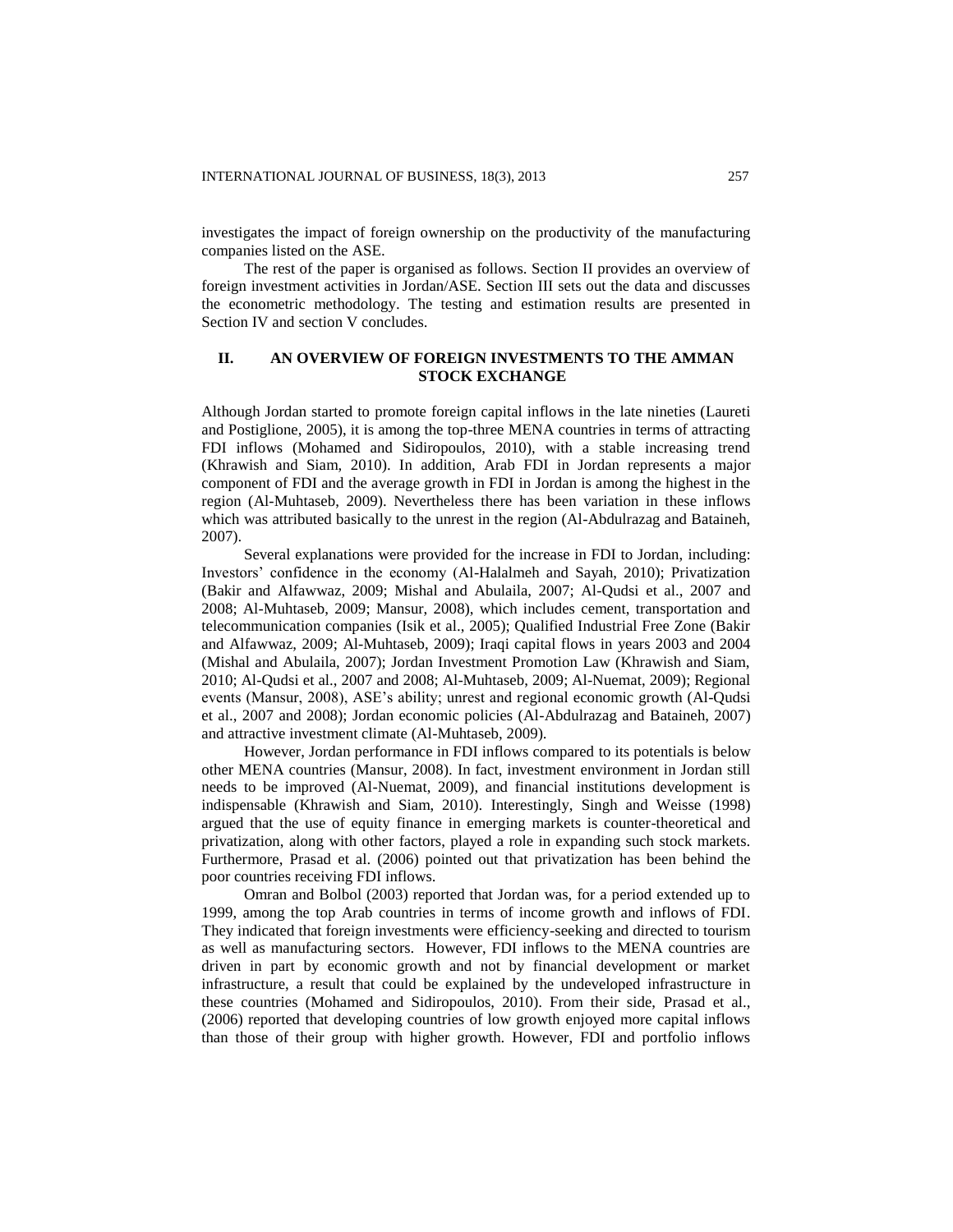received by emerging markets as a percentage of GDP are increasing and decreasing, respectively (Sakuragawa and Watanabe, 2010).

The percentage of foreign ownership in the Jordanian companies listed on the ASE was reported 15%, with the industrial companies making up half of the sample, and foreign blockholder (10% or more) ownership is one of the main forms of blockholder ownership (Omran et al., 2008). High foreign ownership in the ASE reflects its ability to attract such investment which is basically due to the good economic and investment environment in Jordan (Al-Qudsi et al., 2007 and 2008). Unsurprisingly, Arab ownership was higher than non-Arab ownership in the industrial companies in the ASE over the period 1996 - 2002 where both ownerships had on average a non-monotonic increasing trend (Al-Shiab and Abu-Tapanjeh, 2005). In November, 2009 foreign ownership in ASE was 48.3% split between Arab and other foreign investors, 33.3% and 15% respectively (Al-Halalmeh and Sayah, 2010).

Figure 1 indicates that foreign ownership in the industrial sector has overtaken that of the banking sector over the period 2007-2010 and has increased from approximately 30% in 1999 to around 55% in 2010. Furthermore, except for the year 2000, foreign ownership percentage in the industrial sector exceeds that of the service sector<sup>5</sup>. In fact, increasing foreign ownership seems to be an international trend. Dahlquist and Robertsson (2001) reported an increasing trend of the total value owned



**Figure 1**

**Source:** ASE website; http://www.ase.com.jo/en/printpdf/percentage-non-jordanian-ownershipshareholding-companies-0 (until 2009) & http://www.ase.com.jo/en/bulletins/monthly\_statistical/2010- 12-01 (for 2010): Monthly Statistical Bulletin of Amman Stock Exchange December, 2010, Variable names according to the source.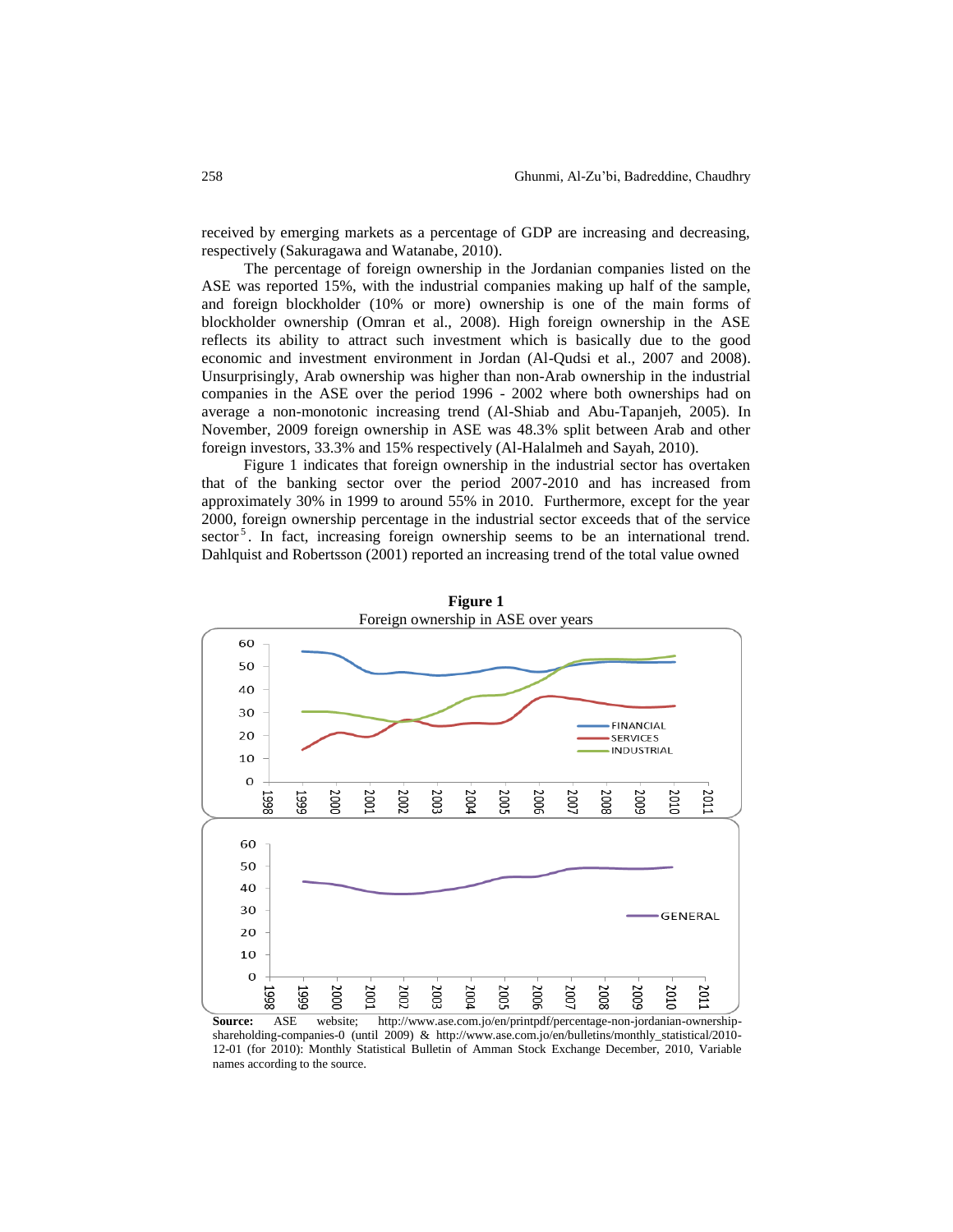by foreigners and the number of companies with foreign ownership in the Stock Exchange of Sweden. They attributed this increase in part to the favourable changes in the regulations toward foreigners. In addition, Aitken and Harrison (1999) indicated that the percentage of foreign ownership changed substantially for Venezuelan manufacturing companies across time and sectors.

Figure 2 shows that the manufacturing sector was a main contributor to the GDP in years 2000, 2007 and 2009. This development makes the second question of this paper even more interesting.



**Figure 2**

**Source:** Department of Statistics- Jordan http://www.dos.gov.jo/na/na\_e/sel2/nat\_2/10.pdf; Variable names according to the source.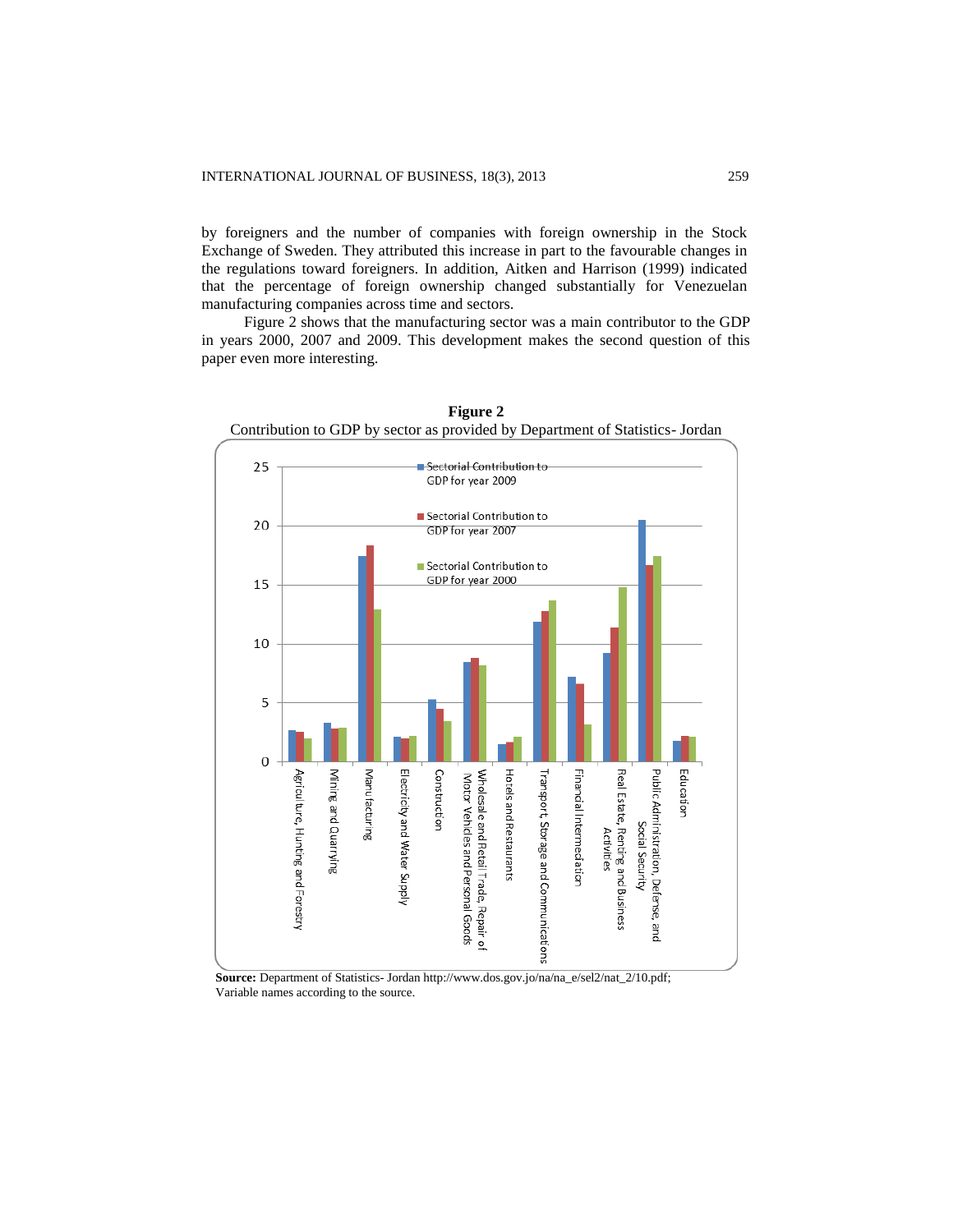The findings of the benefits of foreign ownership to listed firms on the ASE have been mixed and tilt more toward no effect. Although FDI to the ASE positively affects share prices (Al-Halalmeh and Sayah, 2010), it was also reported that foreign ownership adversely affects the company's value (Zeitun and Tian, 2007; Zeitun, 2009). Furthermore, foreign and Arab ownerships have no effects and negative effects, respectively, on the ASE largest industrial companies' performance (Al-Shiab and Abu-Tapanjeh, 2005). In addition, it was reported that conditional on the performance measure used, foreign ownership has either insignificant or negative significant relation with the ASE companies' performance (Zeitun and Tian, 2007; Zeitun, 2009). Moreover, Isik et al. (2005) found using production models, that Jordanian banking sector efficiency is adversely influenced by foreign ownership which they attributed to a lack of control ownership by these foreigners and to be mainly Arab nationals. From their side, Salameh et al. (2011) illustrated that companies' foreign ownership in the ASE has no bearing on companies' corporate governance and argued that this indicates that foreigners behave as insiders. Omran et al. (2008) reported that company's market value is positively affected by foreign ownership in several Arab countries including Jordan, while foreign investors have no effect on company's performance.

## **III. DATA AND METHODOLOGY**

### **A. Data**

In our database, our aim was to collect the data required to examine the two main questions of this paper: what firm characteristics attract foreign direct investors to the ASE? And has the productivity of the manufacturing companies listed on the ASE enhanced by foreign direct investments? In order to examine the first question, we started by checking data availability for the entire set of all companies listed on the ASE. Following Dahlquist and Robertsson (2001), a number of variables were obtained for all companies; these variables are: the highest foreign ownership percentage, company's industry, dividend yield, market capitalization, market value to book value, and turnover by value. The highest foreign ownership percentage that exceeds 1% was obtained for each company from the ASE' website<sup>6</sup> on the  $5<sup>th</sup>$  and the  $6<sup>th</sup>$  of July 2011 (ranged between zero and 98.577 %). The company's industry sector of 2010, as classified by the ASE, was obtained from the Companies' Guide downloaded from the ASE website<sup>7</sup>. The last four variables for year 2010 were downloaded from Datastream. After assessing the availability and the quality of the data, we arrived at a sample of 251 stocks of which 222 stocks were used to estimate the first specification of equation (1) below, and then out of these stocks, 73 stocks were used to estimate the second specification of equation (1).

In order to examine the second question, the following annual variables, following Aitken and Harrison (1999), were obtained for all the manufacturing companies listed on the ASE. The variables obtained are: percentage of foreign ownership, labour (this paper, similar to Isik et al. (2005), uses total number of employees as a measure of labour input due to the inability to get data on its components), inventory, fixed assets<sup>8</sup>, sales, cost of goods sold, company's industry subsector (For the years that no such classification appeared in the Companies' Guide, obtained from the ASE website, the company was assumed to remain in the same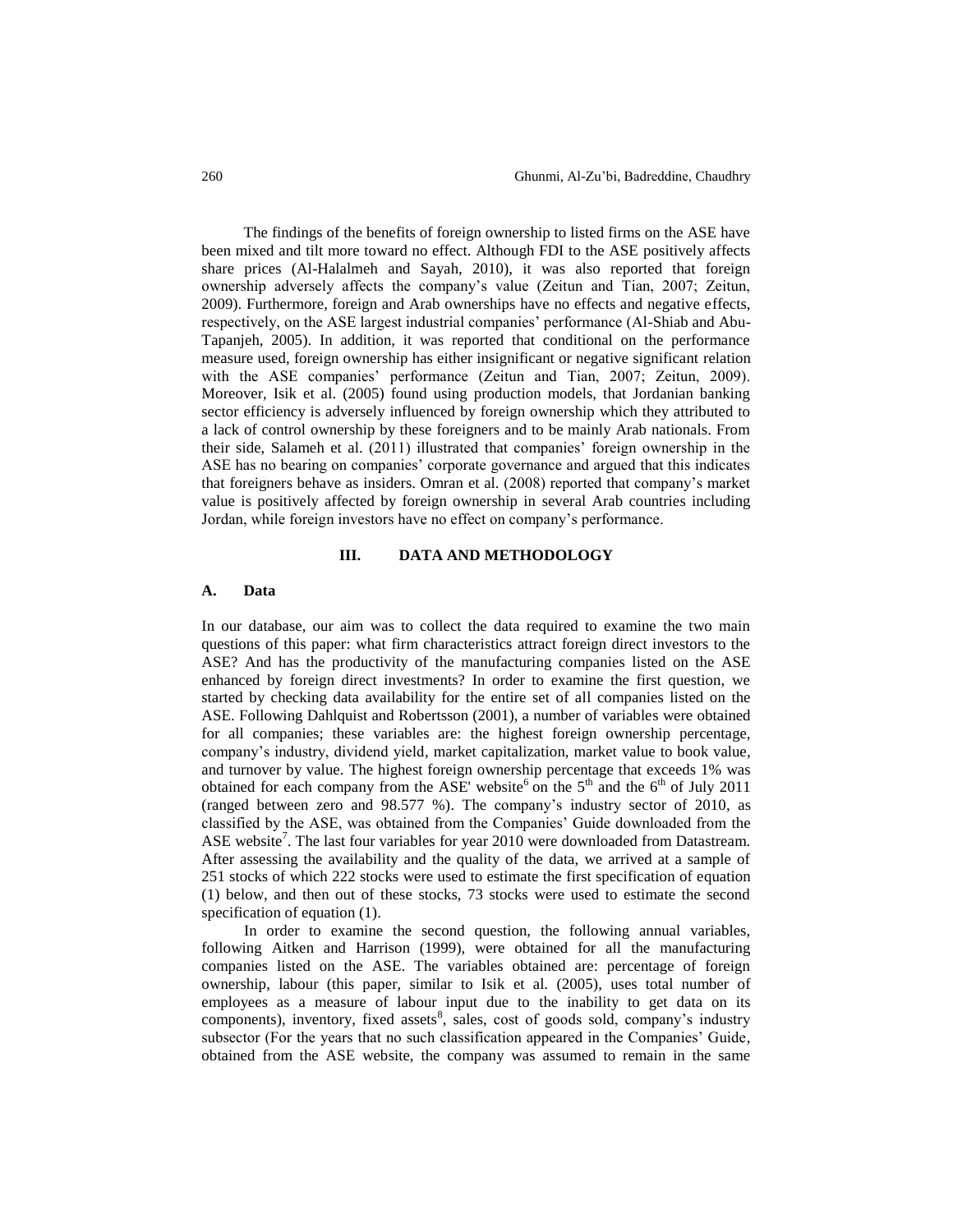industry and this resulted in companies between 2000 and 2006, had they appeared for the first time in the Companies' Guide, to be automatically dropped out from the sample), annual implicit deflator for GDP for Manufacturing, and GDP deflator for Jordan. The first seven variables were obtained from the Companies' Guide downloaded from the ASE website. <sup>9</sup> Annual implicit deflator for GDP for Manufacturing was obtained from Jordan- Department of Statistics website<sup>10</sup> and GDP deflator for Jordan was obtained from the World Bank database, [World Development](http://data.worldbank.org/data-catalog)  [Indicators and Global Development Finance.](http://data.worldbank.org/data-catalog)<sup>11</sup> These variables were needed to construct foreign ownership; output; labour; material costs; and capital, as explained in details in Aitken and Harrison (1999), in order to estimate equation number (2) below. After assessing the availability and the quality of these data for the manufacturing companies, we arrived at a sample of 57 companies for the period 2000-2008.

## **B. Descriptive Statistics**

The distribution of the highest foreign ownership percentage is shown in Table 1 and Figure 3. It can be seen that the number of companies, for most ranges of ownership, in the industry sector dominates the number of companies in the service sector. Furthermore, the average foreign ownership percentage and its standard deviation are higher than the corresponding values for the service sector. As for the financial sector, the average foreign ownership is 12.49% in 2011. This result is not similar to the findings of Dahlquist and Robertsson (2001) who reported an average foreign ownership, in the financial sector of Sweden stock exchange in 1997, of about 2.3 times that of the ASE, and with a much smaller number of companies. Furthermore, the lowest sectoral average ownership they reported was still higher than the highest average foreign ownership in the ASE sectors. The discrepancies in the results between Jordan and Sweden strongly indicate the huge work that still needs to be done by the ASE to attract foreign investments. These findings for Jordan are supportive of the finding that the Jordanian stock market is underdeveloped (Isik et al., 2005) and that the MENA stock markets are still lacking behind and should be developed (Naceur et al., 2008).

| Distribution of the highest percentage of foreign ownership that executs 170 |         |                       |         |                                                    |                     |                                                                   |  |  |
|------------------------------------------------------------------------------|---------|-----------------------|---------|----------------------------------------------------|---------------------|-------------------------------------------------------------------|--|--|
| Foreign Ownership                                                            |         |                       |         |                                                    | Companies with FDI  |                                                                   |  |  |
|                                                                              | Average | Standard<br>Deviation | Maximum | Total No. Of<br>Companies in the<br><b>Sectors</b> | No. Of<br>Companies | Their Percentage of<br>Total No. Of<br>Companies in the<br>Sector |  |  |
| Financial                                                                    | 12.49   | 19.84                 | 88.62   | 118                                                | 33                  | 27.97%                                                            |  |  |
| Service                                                                      | 10.88   | 14.20                 | 53.23   | 59                                                 | 21                  | 35.59%                                                            |  |  |
| Industry                                                                     | 11.78   | 18.16                 | 98.58   | 74                                                 | 25                  | 33.78%                                                            |  |  |

**Table 1** Distribution of the highest percentage of foreign ownership that exceeds 1%

Source of data is: http://www.ase.com.jo/en/equities, and from there for each individual listed company, information on shareholders was obtained.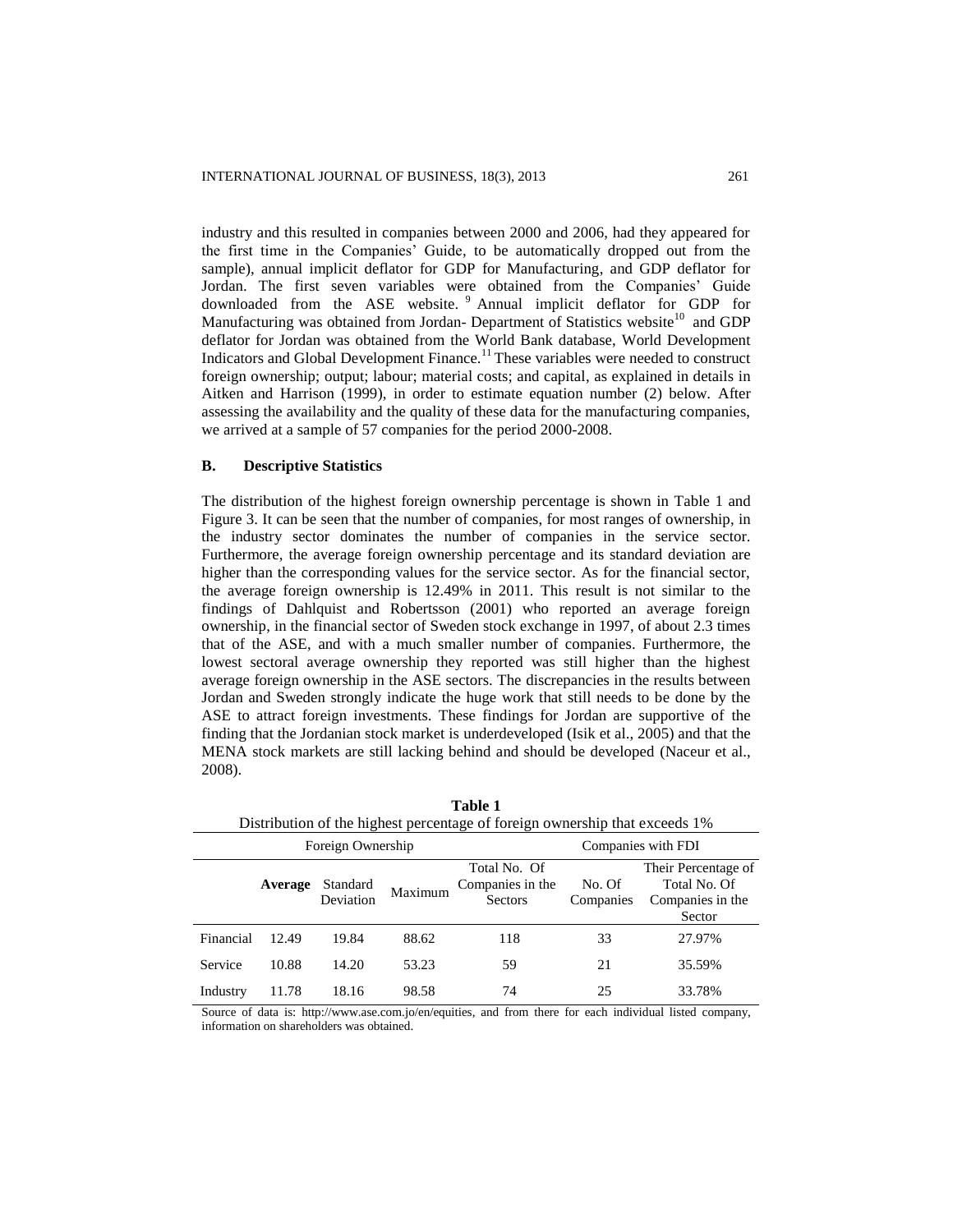

**Figure 3** Frequency of the highest percentage of foreign ownership that exceeds 1%

Source of data: http://www.ase.com.jo/en/equities, and from there for each individual listed company, information about shareholders can be obtained. Zero represent that there is no foreign ownership that exceeds 1% in this company.

Table  $2^{12}$  shows that the total market capitalization of the 78 companies, with FDI-equity investment, represents 49% of the total market capitalization of all listed companies on the ASE. Foreign investors own 61% of the total market capitalization of these companies which consequently represents 30% of the market. The total market capitalization of the four companies in the mining and extraction industries which received FDI represents 96% of the total market capitalization of all listed companies in this sub-sector and foreign investors own around 63% of these companies. Our results do not agree with the results of Bakir and Alfawwaz (2009) that Jordanian transportation and mining were comparatively poor sectors in terms of receiving FDI. However, our results confirms those of Zeitun (2009) who reported that steel, mining and heavy engineering has the highest average foreign ownership among the ASE sectors.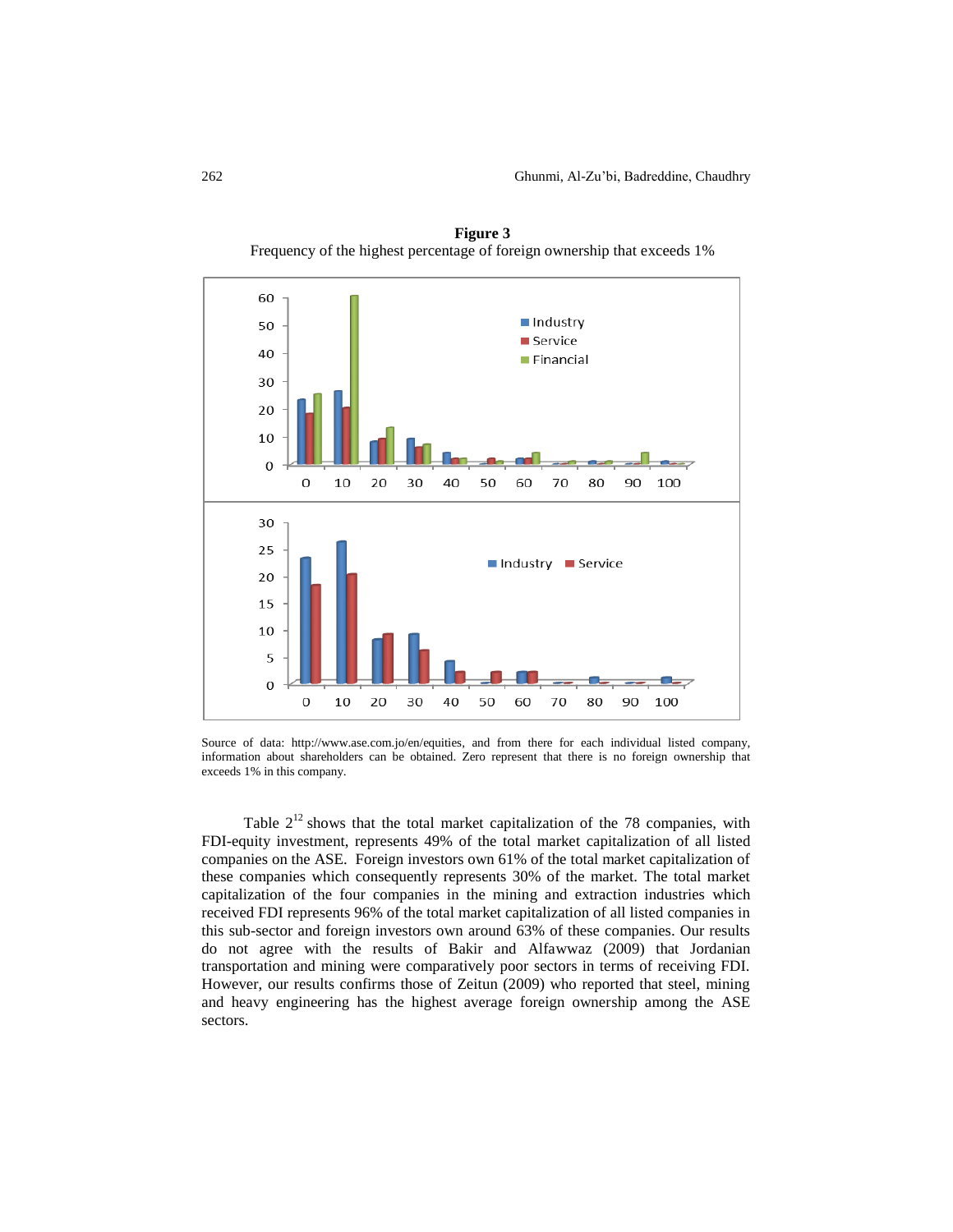| Table 2<br>Companies with FDI ownership         |                                                                                            |                                                                                    |                                                               |  |  |
|-------------------------------------------------|--------------------------------------------------------------------------------------------|------------------------------------------------------------------------------------|---------------------------------------------------------------|--|--|
| Industry                                        | Total market capitalization<br>of companies with FDI<br>(as a percentage<br>of the sector) | Total value owned by<br>foreign investors; FDI<br>plus other equity<br>investments | No. of companies<br>with FDI based on<br>data used in Table 1 |  |  |
| <b>Banks</b>                                    | 3,853,793,968<br>41%                                                                       | 2,515,185,810                                                                      | 10                                                            |  |  |
| Diversified Financial<br>Services               | 101,641,298<br>20%                                                                         | 46,930,066                                                                         | 6                                                             |  |  |
| Insurance                                       | 160,340,000<br>43%                                                                         | 69,165,080                                                                         | 10                                                            |  |  |
| <b>Real Estate</b>                              | 87,750,000<br>12%                                                                          | 27,245,750                                                                         | 7                                                             |  |  |
| <b>Commercial Services</b>                      | 32,758,500<br>9%                                                                           | 26,581,215                                                                         | $\overline{4}$                                                |  |  |
| <b>Hotels and Tourism</b>                       | 421,394,217<br>62%                                                                         | 148,872,050                                                                        | 7                                                             |  |  |
| Transportation                                  | 192,016,862<br>74%                                                                         | 65,557,673                                                                         | 7                                                             |  |  |
| Food and Beverages                              | 132,900,000<br>63%                                                                         | 86,271,600                                                                         | $\overline{4}$                                                |  |  |
| <b>Educational Services</b>                     | 67,040,000<br>22%                                                                          | 21,117,600                                                                         | $\mathbf{1}$                                                  |  |  |
| <b>Health Care Services</b>                     | 34,300,000<br>51%                                                                          | 8,047,900                                                                          | $\overline{c}$                                                |  |  |
| Glass and Ceramic<br>Industries                 | 2,040,000<br>49%                                                                           | 569,160                                                                            | 1                                                             |  |  |
| Mining and<br><b>Extraction Industries</b>      | 4,724,467,874<br>96%                                                                       | 2,994,936,781                                                                      | $\overline{4}$                                                |  |  |
| Engineering and<br>Construction                 | 100,203,782<br>85%                                                                         | 37,185,500                                                                         | 5                                                             |  |  |
| <b>Electrical Industries</b>                    | 96,900,000<br>82%                                                                          | 43,009,200                                                                         | 3                                                             |  |  |
| Pharmaceutical and<br><b>Medical Industries</b> | 46,385,000<br>27%                                                                          | 17,750,860                                                                         | 3                                                             |  |  |
| Paper and Cardboard<br>Industries               | 8,425,000<br>38%                                                                           | 2,972,450                                                                          | 2                                                             |  |  |
| Printing and<br>Packaging                       | 4,600,000<br>42%                                                                           | 2,760,000                                                                          | $\mathbf{1}$                                                  |  |  |
| <b>Chemical Industries</b>                      | 3,360,000<br>4%                                                                            | 722,400                                                                            | 1                                                             |  |  |
| Total<br>% of all Sectors                       | 10,070,316,501<br>49%                                                                      | 6,114,881,096<br>30%                                                               | 78                                                            |  |  |

Source of data: ASE's Monthly Statistical Bulletins (from 2011-04-03 to 2011-04-28), available at: http://www.exchange.jo/en/bulletins/monthly\_statistical/2011-04-03 last accessed on 01/08/2011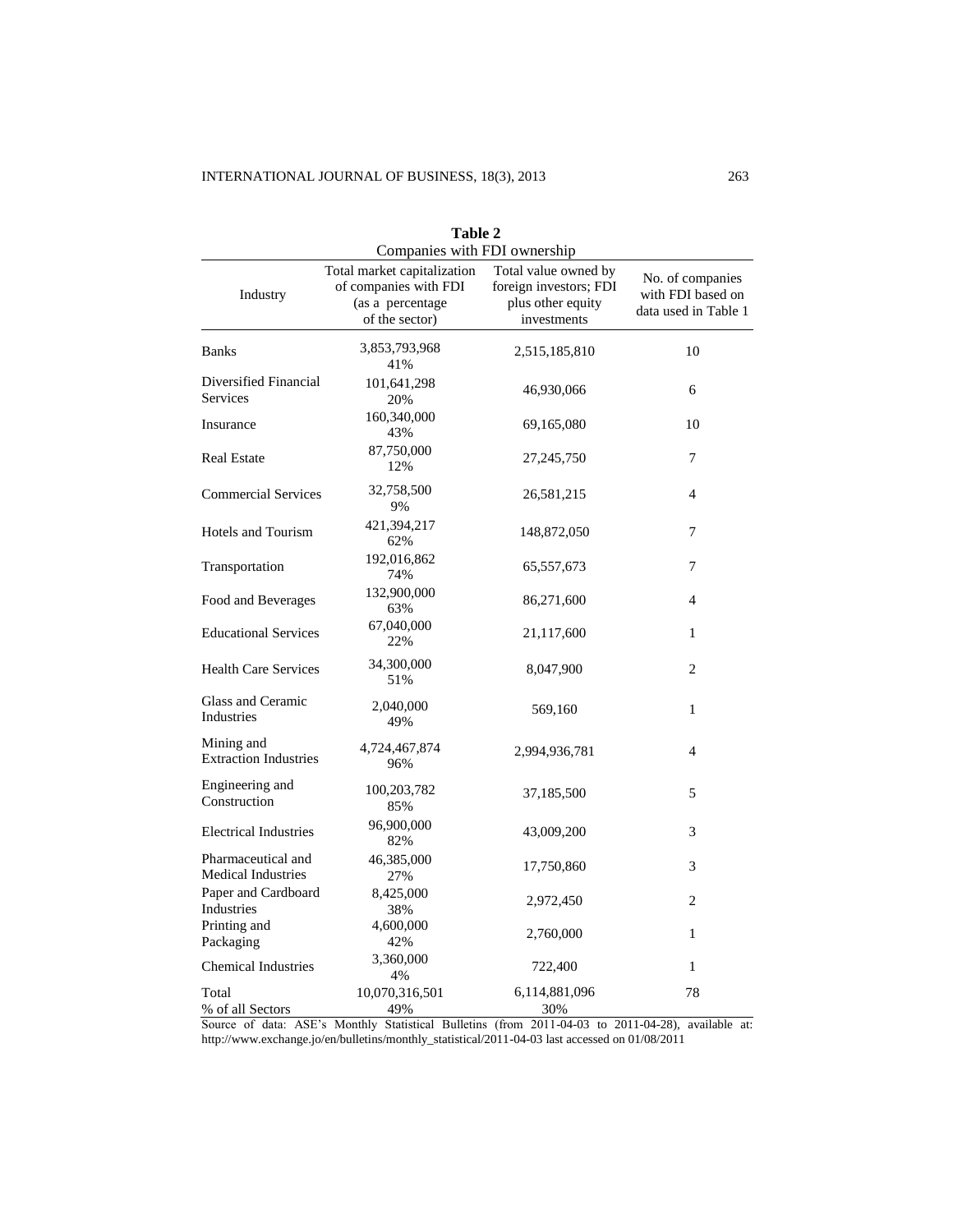Furthermore, the mining and extraction sector followed by the financial sector have the highest weights in foreign investors' portfolio in the ASE, of about 49% and 43% respectively. This is consistent with Bakir and Alfawwaz (2009) who stated that the Jordanian banking sector is among those sectors that received FDI along with the communication and construction sectors. The appeal of the financial sector to foreign investors seems to be a worldwide phenomenon as Dahlquist and Robertsson (2001) reported that the engineering sector has the highest weight in foreign investors' portfolio in the Swedish market and financial sector has the third place.

### **C. Methodology**

In this paper we focus on estimating two models; the first model is a regression equation with two specifications used to investigate the firm characteristics that attract foreign direct investors to the ASE. The first specification is estimated as a logit model and the second specification is estimated as a multiple regression. The second model is a log linear production function estimated using OLS to investigate the impact of foreign ownership on the productivity of the manufacturing companies listed on the ASE.

To examine what firm characteristics attract foreign direct investors to the ASE, we follow Aggarwal et al. (2005) and Dahlquist and Robertsson (2001) and regress firm's foreign ownership on a number of firm characteristics as follows (Dahlquist and Robertsson, 2001, Eq. 1, p. 426):

$$
FO_{it} = f(\delta_{1t}, \delta_{2t}, \dots, \delta_{nt})
$$
 (1)

where  $\delta_{it}$  represents CLMC (log of company's market capitalization), CDY (company's dividend yield), BVTMV (company's book to market value) and CTOR (company's turnover rate), respectively, n is the number of firm's characteristics that will be included in the specification, and t is 2010 for firm characteristics and 2011 for FO. The equation includes an intercept<sup>13</sup>. Firm's size could signal foreigners' awareness of the firm as well as its stock liquidity (Dahlquist and Robertsson, 2001; Aggarwal et al., 2005), turnover rate measures stock liquidity and book to market value is a measure of valuation (Dahlquist and Robertsson, 2001).

In the first specification of equation (1), which follows Aggarwal et al. (2005), the dependent variable, FO, is a dummy variable which assumes a value of one if above 10% of the firm's equity value is owned by a single foreign investor (the firm should have a foreign ownership that is in the form of FDI to be assigned a value of one; i.e., ownership percentage is 10 or more according to the OECD<sup>14</sup> and the UNCTAD websites<sup>15,16</sup> definition of FDI), and assumes zero otherwise. This equation, following Aggarwal et al. (2005), was estimated as a logit model with industry dummies.

In the second specification of equation (1), the dependent variable, FO, is the foreign direct ownership percentage. This second specification is estimated, following Aggarwal et al. (2005) and Dahlquist and Robertsson (2001), as a multiple regression with industry dummies and heteroscedasticity correction.

In order to examine whether the productivity of the manufacturing companies listed on the ASE has been enhanced by foreign direct investments, we used the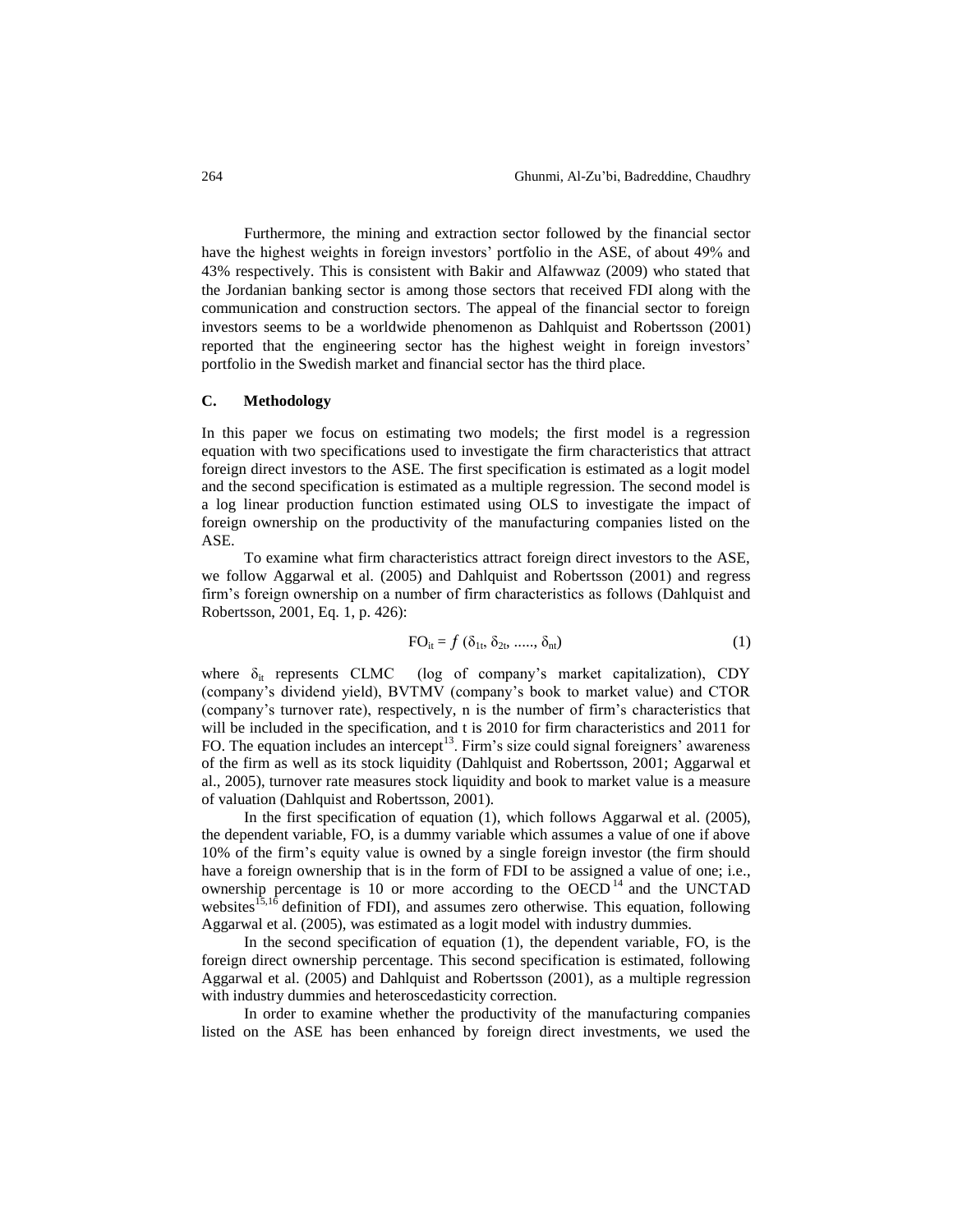following company's log-linear production function (Aitken and Harrison, 1999, Eq. 1, p. 607):

$$
Output_{it} = f (\lambda_{it}, Y_{FO})
$$
 (2)

where Output<sub>it,</sub> is the log of the company's output,  $\lambda_{it}$  includes  $\lambda_{1t}$ ,  $\lambda_{2t}$ , and  $\lambda_{3t}$ , which are the inputs: capital, labour and material cost, respectively (all three variables in log form), and  $Y_{\text{FO}}$  represents total foreign ownership percentage in the company. The equation also includes an intercept. The above equation, following Aitken and Harrison (1999), was estimated for a panel set of manufacturing companies using OLS with time dummies, with and without dummies for industry type, and with heteroscedasticity correction.

## **IV. RESULTS AND DISCUSSION**

Table 3 presents the results of estimating the first specification of equation (1). The results show that the type of sector is not a driving force of FDI to the ASE; only firm's size is statistically significant and has a positive effect on the FDI. These results are supported by the findings of Dahlquist and Robertsson (2001) and Aggarwal et al. (2005) who also pointed out that firm's size could signal foreigners' awareness of the firm as well as its stock liquidity. Our results are also supported by the finding of Salameh et al. (2011) which indicated a significant positive correlation between firm's size and foreign ownership for Jordanian companies listed on the ASE.

Table 3 shows that the coefficient of firm's dividend yield has a negative but statistically insignificant sign. This result is consistent with the finding of Aggarwal et al. (2005), but it is not supported by Dahlquist and Robertsson (2001) who reported a significant negative relationship between the firm's dividend yield and its foreign ownership. However, Dahlquist and Robertsson (2001) support our findings in Table 4 that shows that the relationship between the firm's dividend yield and FDI ownership is negative and statistically significant at 10%.

| Variable             | Coefficient | P-Value of<br>Chi-Square |  |
|----------------------|-------------|--------------------------|--|
| Intercept            | $-3.5342$   | 0.0007                   |  |
| Sector 11            | $-0.3955$   | 0.2695                   |  |
| Sector 12            | $-0.0684$   | 0.8637                   |  |
| CLMC2010             | 0.2952      | 0.0038                   |  |
| CDY2010              | $-0.0005$   | 0.9844                   |  |
| <b>BVTMV2010</b>     | 0.1386      | 0.4927                   |  |
| CTOR <sub>2010</sub> | 0.0020      | 0.9167                   |  |

**Table 3** FDI ownership (highest percentage) and firm's characteristics (1A)

Sector 1 1, and Sector 1 2 are dummy variables for financial and service sectors respectively. CLMC, CDY, BVTMV and CTOR are log of market capitalization, dividend yield, book to market value and turnover rate respectively. The dependent variable is dummy variable for FDI ownership (first specification of Eq.1) which is estimated as logit model. Ownership as on either  $5<sup>th</sup>$  or  $6<sup>th</sup>$  of July, 2011 and the other variables are for 2010.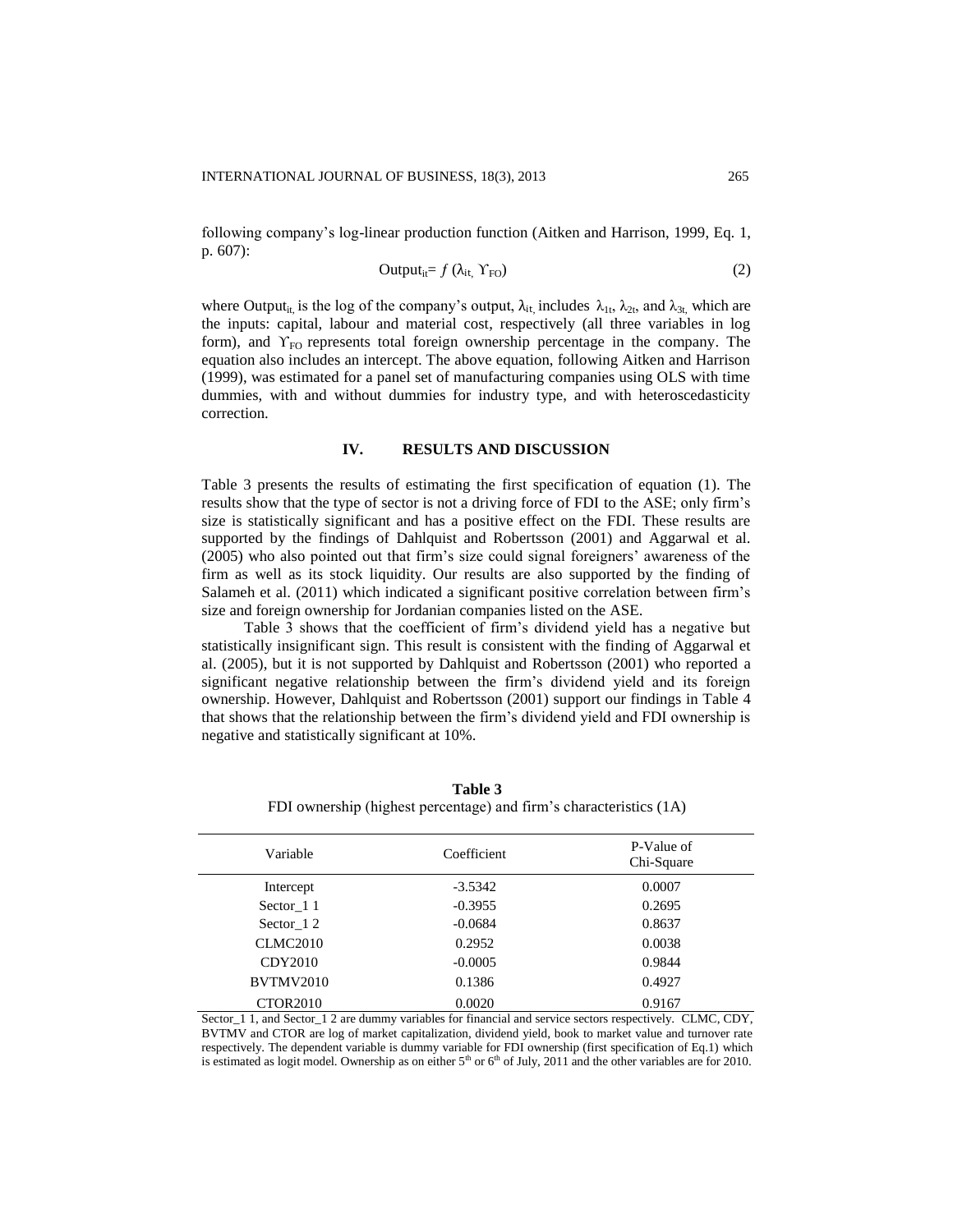| Variable                    | Coefficient | P-Value |
|-----------------------------|-------------|---------|
| D <sub>D</sub> 1            | 44.44       | 0.0175  |
| D <sub>D</sub> <sub>2</sub> | 34.82       | 0.0350  |
| D <sub>D</sub> 3            | 36.79       | 0.0158  |
| <b>CLMC2010</b>             | $-0.57$     | 0.6745  |
| CDY2010                     | $-0.40$     | 0.0869  |
| BVTMV2010                   | $-0.19$     | 0.9680  |
| CTOR <sub>2010</sub>        | $-0.52$     | 0.0087  |

**Table 4** FDI ownership (highest percentage) and firm's characteristics (1B)

DD1, DD2, and DD3 are dummy variables for financial, service and industry sectors respectively. CLMC, CDY, BVTMV and CTOR are log of market capitalization, dividend yield, book to market value and turnover rate respectively. The dependent variable is FDI ownership percentage (second specification of Eq.1) which is estimated as a multiple-regression with heteroscedasticity correction. Ownership as on either  $5<sup>th</sup>$  or  $6<sup>th</sup>$  of July, 2011 and the other variables are for 2010.

Table 4 reports the results of the second specification of equation (1). It shows that the firm's size is not relevant within this group of companies. However, firms with higher turnover rate have less FDI ownership. This could be attributable to foreigners having control ownership in such companies which reduces the turnover. However, the negative relationship between FDI-percentage of ownership and turnover rate is inconsistent with Dahlquist and Robertsson's (2001) findings, who reported that the turnover has a negative sign for a sub-category of foreign owners (Nordic countries). Nevertheless, our results are supported by Aggarwal et al.'s (2005) finding of a negative, although insignificant, coefficient for the turnover. Furthermore, the table shows that FDI investors are attracted to companies with low dividend yield, which this is consistent with Dahlquist and Robertsson's (2001) findings for the Swedish Stock Exchange.

Table 5 presents the results of estimating equation (2). The results indicate that foreign ownership has positive but statistically insignificant impact. This means that there is no effect of foreign ownership on firm's productivity which is in disagreement with the finding of Aitken and Harrison (1999). Our finding is also inconsistent with the finding of Mishal and Abulaila (2007) regarding the relationship between FDI and the Jordanian economy productivity at the aggregate level. Yet, more in line with our results; Laureti and Postiglione (2005) reported an insignificant FDI effect (while significant adverse portfolio equity-flows effect) on the country's economic growth for the Mediterranean countries. Laureti and Postiglione (2005) attributed the adverse effect partially to the weak industrial sectors in these countries. In addition, it was reported, using a production function, that neither Jordan's economic growth (Al-Muhtaseb, 2009; Louzi and Abadi, 2011) nor its total factor production and gross capital formation have been enhanced by the FDI (Al-Muhtaseb, 2009)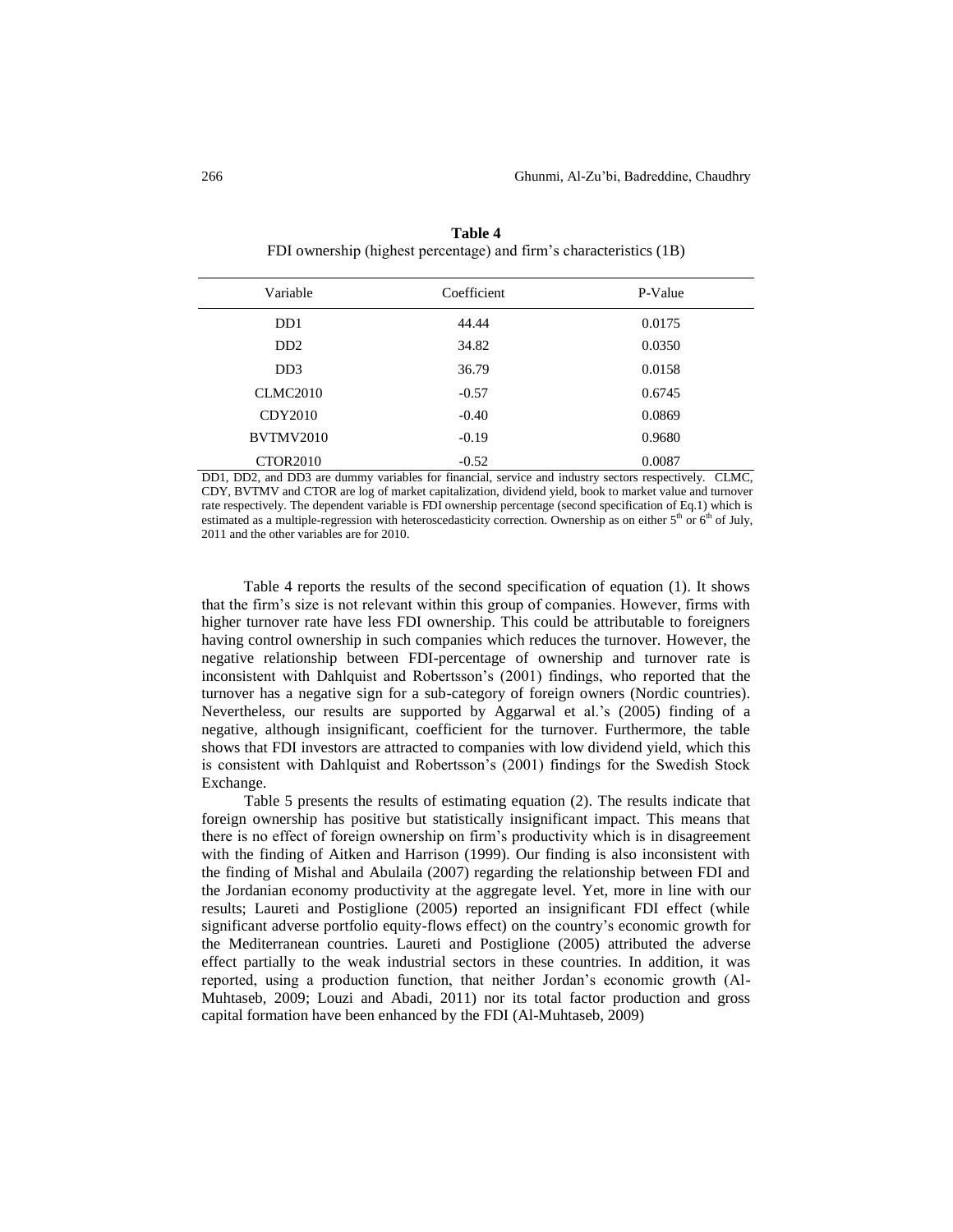| Estimation                                           | Capital   | Labour     | Material<br>Cost | Foreign<br>Owner |
|------------------------------------------------------|-----------|------------|------------------|------------------|
| Estimated with time dummies                          | $-0.0188$ | $0.0879**$ | $0.9680***$      | 0.0005           |
| Estimated with time dummies<br>and industry dummies. | $-0.0097$ | 0.0174     | $1.0051***$      | 0.0006           |

**Table 5** Manufacturing companies' productivity (I)

\*\* at 5% and \*\*\* at 1% Estimation of Equation (2) with log of company's output regressed against the explanatory variables which are capital, labour, material cost, all three in log forms, foreign ownership percentage, time dummies and industry dummies, with heteroscedasticity corrected for. The sample period covers from 2000 to 2008.

Interestingly, Aitken and Harrison (1999) wondered if developing countries show similar results to theirs. The case of the ASE shows that foreign ownership may not be as beneficial as expected. However, it is worth mentioning that Table 2 clearly shows that a relatively good number of companies which attracted FDI and are classified as "industry" sector companies according to the ASE classification, do in fact belong to the mining  $\&$  extraction industries and the engineering  $\&$  construction<sup>17</sup>. Indeed, Al-Muhtaseb (2009) points out that FDI in Jordan that is directed to the extraction industry, phosphate and potash, represents a major part of FDI. Motivated by this, equation (2) was re-estimated on a sample of companies that includes the manufacturing companies along with these two sub-sectors to make a sample size of 80 companies. The results which are reported in Table 6 show the foreign ownership coefficient (0.0015) is positive and statistically significant at 5% level, even though the magnitude is small compared to the one reported by Aitken and Harrison (1999). Furthermore, all industry dummies became significant with positive coefficient. Moreover, pharmaceutical and medical industries group has the largest coefficient followed by that of the mining and extraction industries and both have the highest significance level among all industry dummies.

**Table 6** Manufacturing companies' productivity (II)

| Estimation                                           | Capital      | Labour      | Material<br>Cost | Foreign<br>Owner |
|------------------------------------------------------|--------------|-------------|------------------|------------------|
| Estimated with time<br>dummies.                      | $-0.0384$    | $0.1027***$ | $0.9572***$      | $0.0013***$      |
| Estimated with time dummies<br>and industry dummies. | $-0.0516$ ** | 0.0548      | $0.9858^{***}$   | $0.0015$ **      |

at 5% and \*\*\* at 1% Estimation of Equation (2) with log of company's output regressed against the explanatory variables which are capital, labour, material cost, all three in log forms, foreign ownership percentage, time dummies and industry dummies, with heteroscedasticity corrected for. The sample period covers from 2000 to 2008.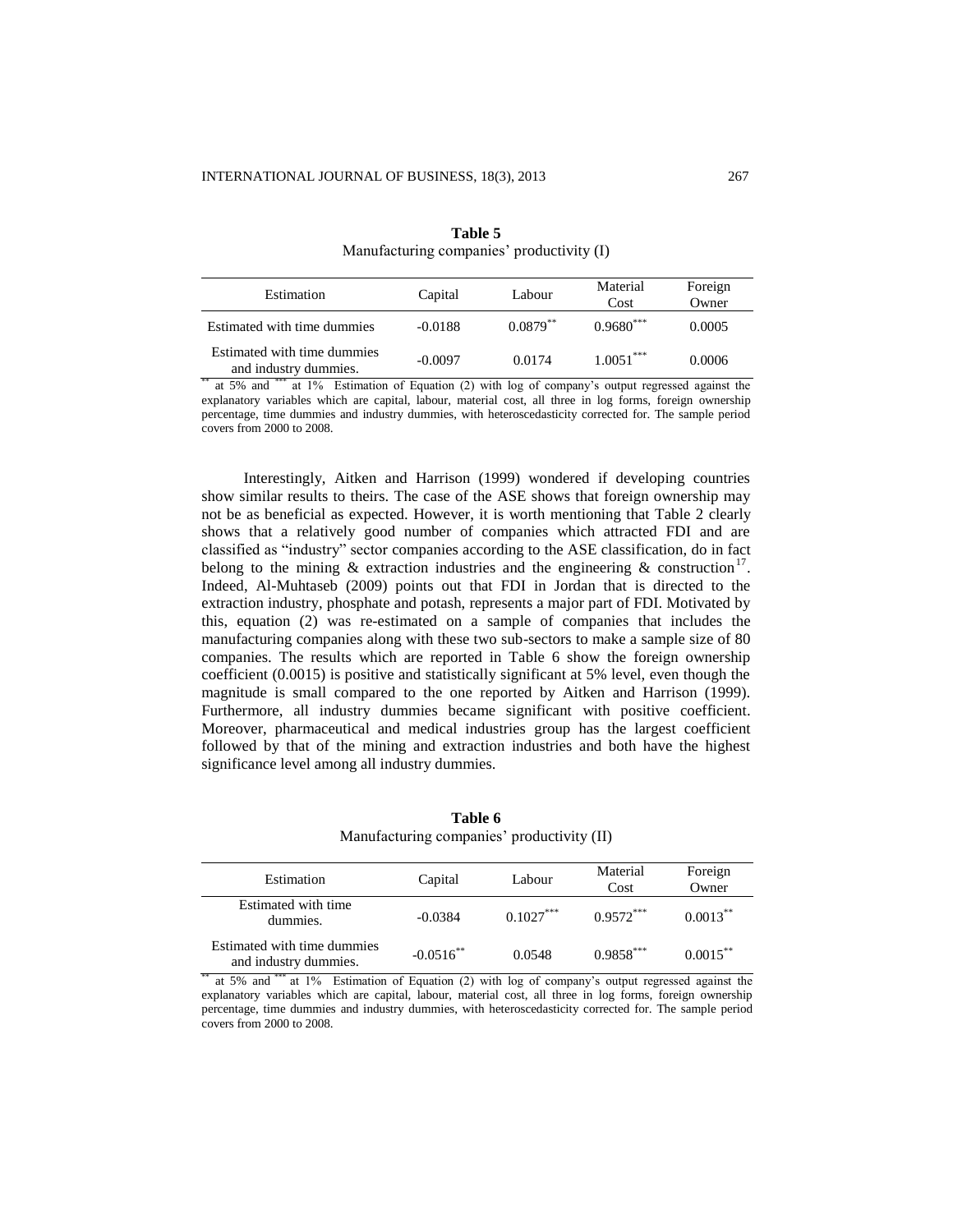The above results could be explained by Mansur (2008, p. 1) who pointed out that "flows of FDI to Jordan have been sporadic and, for the most part, externally or privatization driven, regional in origin, and focused on real estate investment" and he indicated that Jordanian companies in mining and utility sectors undergone privatization. Furthermore, Al-Qudsi et al. (2007 and 2008) indicated that Jordan's potash along with phosphate enjoyed high price lately and the price variability of these two commodities has significantly affected ASE's volatility.

## **V. CONCLUSION**

In this paper we have contributed to the existing literature on foreign investment, by studying what firm characteristics drive foreign investors to invest in the ASE as an individual market and what is the role of foreign ownership (both FDI and equity investment) in enhancing the productivity of the manufacturing companies listed on the ASE. These include, in particular, estimating two models; the first model is a regression equation with two specifications used to investigate the firm characteristics that attract foreign direct investors to the ASE, and the second model is a log linear production function estimated using OLS to investigate the impact of foreign ownership on the productivity of the manufacturing companies listed on the ASE.

As far as the two estimated model equations are concerned, the results reveal that large companies are more likely to be a target for FDI as well as companies with low dividend yield and low turnover rate, while the type of sector, i.e., financial, service or industrial, seems not to be a relevant factor when considering investing in the ASE by foreign investor. Furthermore, the findings revealed that foreign ownership did not enhance the productivity of the manufacturing companies in the ASE, nevertheless, when mining and extraction industries and engineering & construction companies are included in the sample, a positive effect of foreign ownership on companies' productivity exists. Overall, we can argue that foreign equity flows, either as FDI or portfolio investment, have no clear strong effect at company level in the ASE.

## **ENDNOTES**

- 1. See Alfaro et al. (2004) for more on the benefits of FDI including productivity increase.
- 2. Available at https://www1.gsec.keio.ac.jp/imgdata/working/30\_pdf.pdf, last accessed on 19/08/2011, Jordan was in their sample
- 3. Aggarwal et al. (2005) conducted firm level analysis across all emerging markets including Jordan.
- 4. According to the Office of King Hussein I website- Jordan- Keys to the kingdom-Economy – Legislative and Regulatory Reforms available at:
- http://www.kinghussein.gov.jo/economy3.html last accessed on 20/10/2012
- 5. Similar trends for foreign ownership for the different ASE's sectors and for the overall market were shown by Khrawish and Siam (2010)
- 6. These represent the most recent ownership percentages available at the time the data was collected from the Amman Stock Exchange website http://www.ase.com.jo/en/equities and from there for each individual company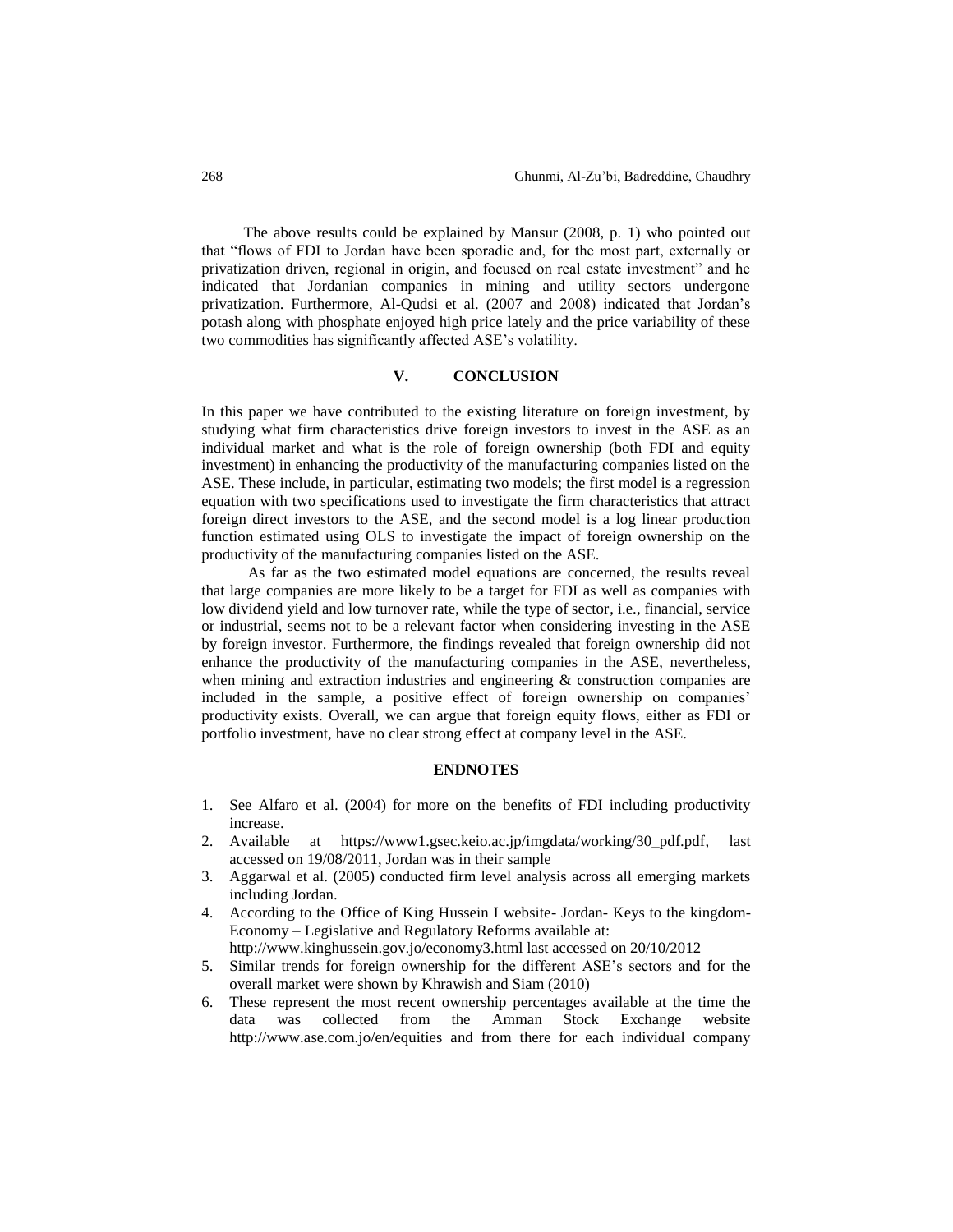listed, information about shareholders can be obtained. Last accessed on 06/07/2011.

- 7. Amman Stock Exchange website Companies Guide http://www.ase.com.jo/en/nod e/543.
- 8. OECD Glossary of Statistical Terms (2007 p.346 and p.514) defined gross (net) capital stock as total (net) fixed assets; available at: http://stats.oecd.org/glossary/d ownload.asp; last accessed on 24/08/2011
- 9. Available at: http://www.ase.com.jo/en/node/543. last accessed on 01/08/2011.
- 10. Available at: http://www.dos.gov.jo/na/na\_e/sel2/nat\_2/19.pdf last accessed on 12/01/2011
- 11. Available at http://databank.worldbank.org/ddp/home.do and more specifically at http://databank.worldbank.org/ddp/home.do?Step=2&id=4&DisplayAggregation= N&SdmxSupported=Y&CNO=2&SET\_BRANDING=YES.
- 12. For an interesting comparison between ASE as an emerging market and the Swedish Stock Exchange – as a developed market, see Dahlquist and Robertsson's (2001) Table 1, which reports similar summary of foreign ownership in the Swedish exchange market.
- 13. For more details about the definitions of these variables and other variables used by Dahlquist and Robertsson (2001) and Aggarwal et al. (2005), please consult their papers. The reason that not all the firm's characteristics used by these studies are included in the current research is that some of these variables as Dahlquist and Robertsson (2001) indicated are proxy for others and for the rest of the variables it would be interesting to be included in the analysis, however we leave them for a future research.
- 14. *OECD Benchmark Definition of Foreign Direct Investment* (1996 and 1999), Third Edition, available at http://www.cmfb.org/pdf/1995%20July%20BD3.pdf. Last accessed on 02/08/2011
- 15. Available at: http://www.unctad.org/templates/Page.asp?intItemID=3146&lang=1, last accessed on 29/07/2011
- 16. As it can be seen below, above 10% is used in the current research to identify FDI ownership rather than 10% or above, as a conservative approach to make sure all companies that are considered to have FDI ownership have passed the cut-off point. As a result of this only five companies excluded. Sakuragawa and Watanabe (2010) point out that according to IMF and OECD, FDI should exceed 10% of ownership of voting shares.
- 17. Mining and Extraction and Engineering and Construction subsectors are not manufacturing based on the classification of Department of Economic and Social Affairs, Statistics Division (2008) "International Standard Industrial Classification of All Economic Activities, Revision.4", obtained from the United Nations Statistical Division website, Available at http://unstats.un.org/unsd/cr/registry/isic-4.asp?prn=yes , last accessed on 24/08/2011 and http://unstats.un.org/unsd/cr/regis try/regcst.asp?Cl=27, last accessed on 12/10/2011.

### **REFERENCES**

Aggarwal, R., L. Klapper, and P. Wysocki, 2005, "Portfolio Preferences of Foreign Institutional Investors," *Journal of Banking and Finance*, 29, 2919–2946.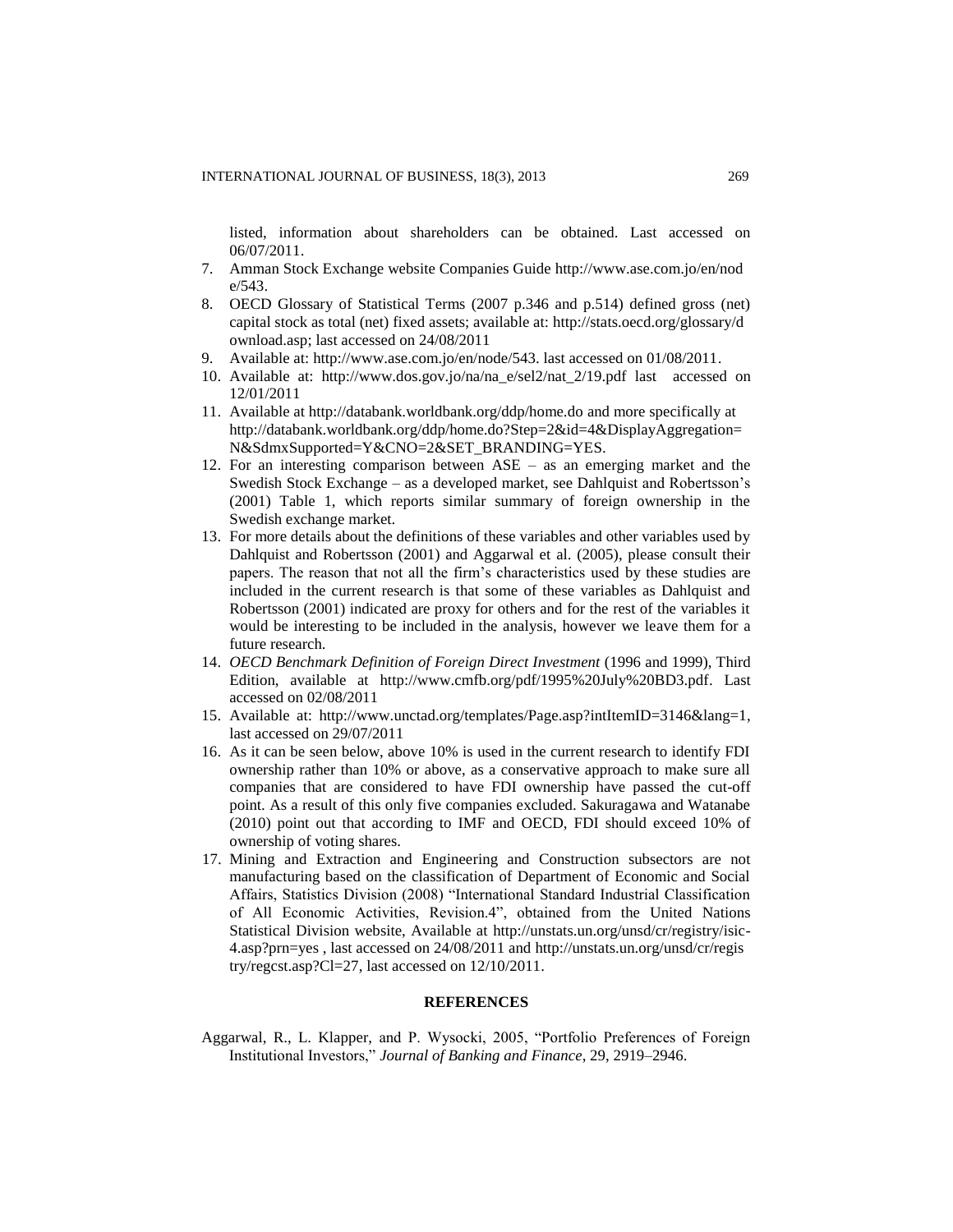- Aitken, B., and A. Harrison, 1999, "Do Domestic Firms Benefit from Direct Foreign Investment? Evidence from Venezuela," *The American Economic Review*, 89(3), 605-618.
- Al-Abdulrazag, B., and T. Bataineh, 2007, "Forecasting Foreign Direct Investment Inflow in Jordan: Univariate ARIMA Model," *Journal of Social Sciences*, 3(1), 1- 6.
- Al-Halalmeh, M., and A. Sayah, 2010, "Impact of Foreign Direct Investment on Shares Market Value in Amman Exchange Market," *American Journal of Economics and Business Administration*, 2(1), 35-38.
- Al-Muhtaseb, B., 2009, "The Impact of Foreign Direct Investment on the Economic Growth of Jordan (1990-2006)," *Dirasat: Administrative Sciences*, 36(2), 316-331. (Arabic)
- Al-Nuemat, A., 2009, "Obstacles and Solutions Facing Foreign Direct Investment in Jordan," *European Journal of Social Sciences*, 9(2), 323-328.
- Al-Qudsi, S., S. Obeid, F. Numan, and A. Kaloti, 2007/2008, "Amman Stock Exchange: A Blooming Rose in the Backyard of the Jordanian Economy. *The Arab Bank R E V I E W*," 9 (Special Issue), 30-50.
- Al-Shiab, M., and A. Abu-Tapanjeh, 2005, "Ownership Structure and Firm Performance: The Case of Jordan," *Journal of Business Administration*, 1(2), 1-27.
- Alfaro, L., 2003, "Foreign Direct Investment and Growth: Does the Sector Matter?" *Working paper,* Harvard Business School.
- Alfaro, L., A. Chanda, , S. Kalemli-Ozcan, , and S. Sayek, 2004, "FDI and Economic Growth: the Role of Local Financial Markets," *Journal of International Economics*, 64, 89–112.
- Azman-Saini, W.N.W, S. Law, and A. Ahmad, 2010, "FDI and Economic Growth: New Evidence on the Role of Financial Markets," *Economics Letters*, 107, 211– 213.
- Bakir, A., and T. Alfawwaz, 2009, "Determinants of Foreign Direct Investment in Jordan," *International Management Review*, 5(2), 66-73.
- Bekaert, G., and C. Harvey, 1997, "Capital Markets: An Engine for Economic Growth," *Working paper, Stanford University and Duke University and National Bureau of Economic Research*.
- Dahlquist, M., and G. Robertsson, 2001, "Direct Foreign Ownership, Institutional Investors, and Firm Characteristics," *Journal of Financial Economics*, 59, 413- 440
- Department of Economic and Social Affairs, Statistics Division, 2008, "International Standard Industrial Classification of All Economic Activities, Revision.4" obtained from the United Nations Statistical Division website; Available at http://unstats.un.org/unsd/cr/registry/isic-4.asp?prn=yes, last accessed on 24/08/2011 and http://unstats.un.org/unsd/cr/registry/regcst.asp?Cl=27, last accessed on 12/10/2011.
- Durham, J., 2004, "Absorptive Capacity and the Effects of Foreign Direct Investment and Equity Foreign Portfolio Investment on Economic Growth," *European Economic Review*, 48, 285 – 306.
- Errunza, V.R., 2001, "Foreign Portfolio Equity Investments, Financial Liberalization, and Economic Development, "*Review of International Economics*, 9, 703-726.
- Isik, I., L. Gunduz, and M. Omran, 2005, "Impacts of Organizational Forms, Stock Performance and Foreign Ownership on Bank Efficiency in Jordan: A Panel Study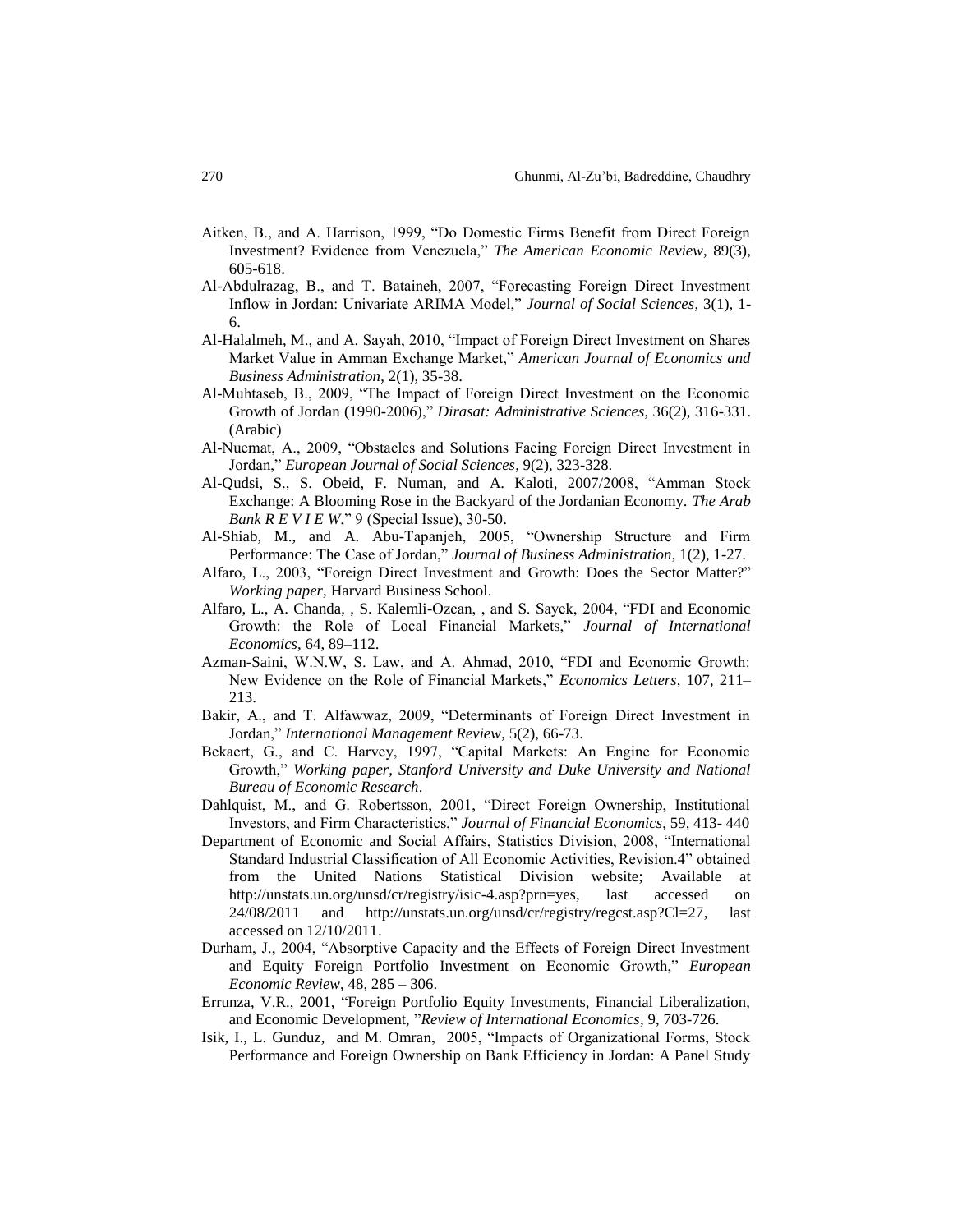Approach," *Working paper,* Rowan University, Beykent University and Arab Academy for Science and Technology and Arab Monetary Fund. Presented at ERF 12th Annual Conference: Reform - Made to Last, Cairo, Egypt 19 December 2005 -21 December 2005. Available at http://www.erf.org.eg/cms.php?id=conferences\_d etails&conference\_id=3 and http://www.erf.org.eg/CMS/uploads/pdf/1184492030 \_Isik\_Gunduz\_Omran.pdf. Last accessed on 19/08/2011.

- Khrawish, H., and W. Siam, 2010, "Determinants of Direct Foreign Investment: Evidence from Jordan," *BEH-Business and Economic Horizons*, 1(1), 67-75.
- Laureti, L., and P. Postiglione, 2005, "The Effects of Capital Inflows on the Economic Growth in the Med Area," *Journal of Policy Modeling*, 27, 839-851.
- Lee, C., and C. Chang, 2009, "FDI, Financial Development, and Economic Growth: International Evidence", *Journal of Applied Economics*, 12 (2), 249-271
- Louzi, B., and A. Abadi, 2011, "The Impact of Foreign Direct Investment on Economic Growth in Jordan" *IJRRAS- International Journal of Research and Reviews in Applied Sciences*, 8(2), 253-258.
- Mansur, Y., 2008, "Overcoming Barriers to Foreign Direct Investment in Jordan". *Discussion Paper,* International Research Foundation of Oman and the Fraser Institute of Canada (www.freetheworld.com).
- Mishal, Z., and Z. Abulaila, 2007, "The Impact of Foreign Direct Investment and Imports on Economic Growth: The Case of Jordan," *Journal of Economic and Administrative Sciences*, 23(1), 1-31 (Arabic).
- Mohamed, S., and M. Sidiropoulos, 2010, "Another Look at the Determinants of Foreign Direct Investment in MENA Countries: An Empirical Investigation," *Journal of Economic Development*, 35(2), 75-95.
- Naceur, S., S. Ghazouani, and M. Omran, 2008, "Does Stock Market Liberalization Spur Financial and Economic Development in the MENA Region?" *Journal of Comparative Economics*, 36, 673-693.
- Organisation for Economic Co-Operation and Development, 1996/1999, "OECD Benchmark Definition of Foreign Direct Investment," Third Edition, available at http://www.cmfb.org/pdf/1995%20July%20BD3.pdf. Last accessed on 02/08/2011.
- OECD Glossary of Statistical Terms, 2007, available at: http://stats.oecd.org/glossary/download.asp; last accessed on 24/08/2011.
- Omran, M., and A. Bolbol, 2003, "Foreign Direct Investment, Financial Development, and Economic Growth: Evidence from the Arab Countries," *Review of Middle East Economics and Finance*, 1(3), 231–249.
- Omran, M., A. Bolbol, and A. Fatheldin, 2008, "Corporate Governance and Firm Performance in Arab Equity Markets: Does Ownership Concentration Matter?," *International Review of Law and Economics*, 28 , 32-45.
- Prasad, E., R. Rajan, and A. Subramanian, 2006, "Patterns of International Capital Flows and Their Implications for Economic Development," *Working Paper*  (Research Department –IMF).
- Sakuragawa, M., and Y. Watanabe, 2010, "Foreign Direct and Portfolio Investments in the World," *Working Paper,* Keio University and The Global Security Research Institute of Keio University: Available at<https://www1.gsec.keio.ac.jp/imgdata/> working/30\_pdf.pdf, last accessed on 19/08/2011.